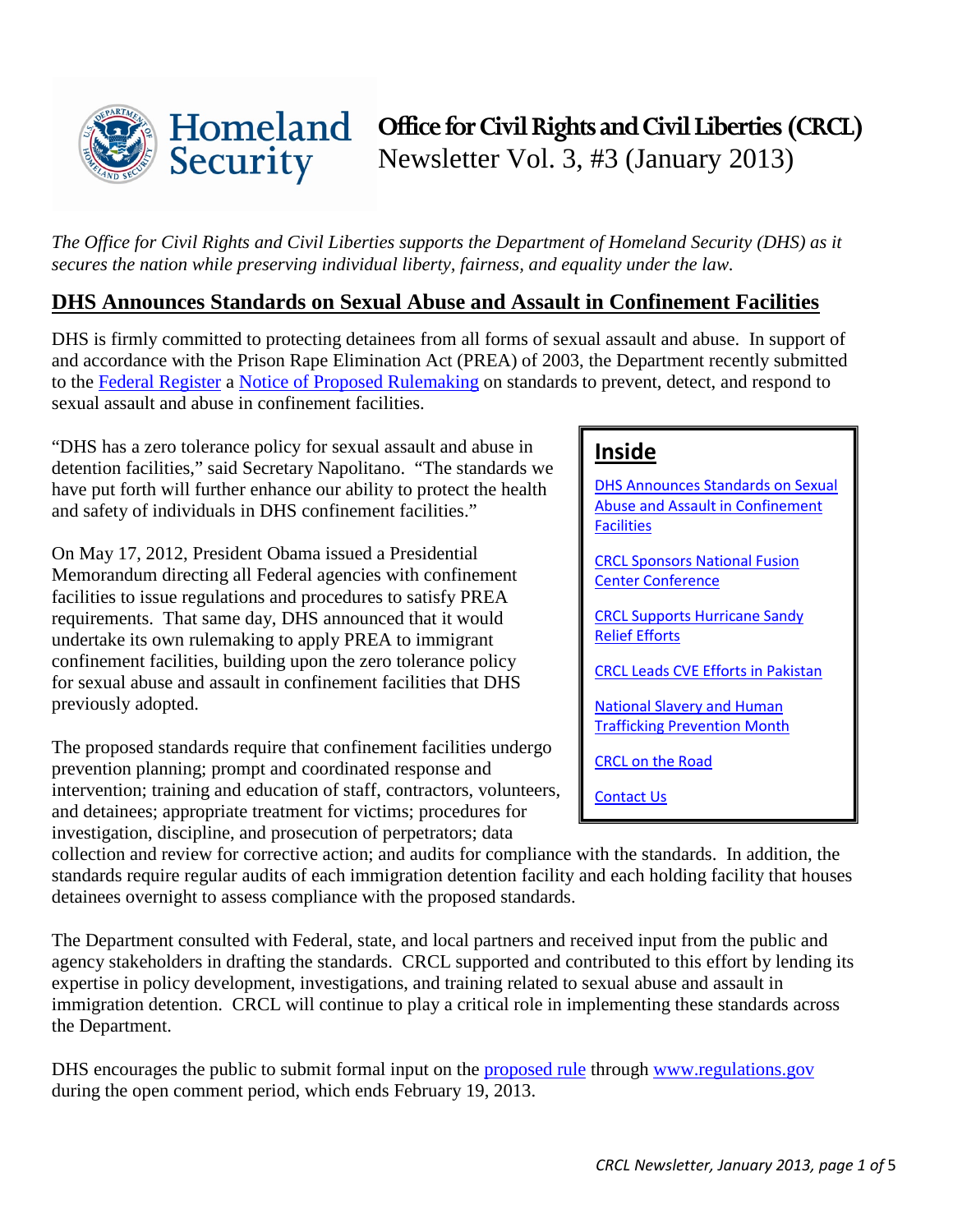# <span id="page-1-0"></span>**CRCL Sponsors National Fusion Center Conference**

This past fall, CRCL partnered with the DHS Office of Intelligence and Analysis and DHS Privacy Office to sponsor a national event for [state and major urban area](http://www.dhs.gov/national-network-fusion-centers-fact-sheet) [fusion center](http://www.dhs.gov/national-network-fusion-centers-fact-sheet) Privacy/Civil Rights Civil Liberties (P/CRCL) Officers in Nashville, Tennessee. This event was the first of its kind to focus exclusively on P/CRCL issues in the Information Sharing Environment.



Civil Rights & Civil Liberties **Fusion Center Training** 

The two-day conference was attended by officers from 41 of the 77 recognized fusion centers, along with Federal, state,

and local partners. Conference participants discussed a range of topics focused on identifying P/CRCL issues in intelligence products, social media, First Amendment-protected activities, and special issues related to large-scale events. CRCL will explore ways to integrate issues raised during the conference into its fusion center training program and technical assistance provisions in 2013.

# <span id="page-1-1"></span>**CRCL Supports Hurricane Sandy Relief Efforts**

Hurricane Sandy's devastating impact along the eastern seaboard created an immediate need for disaster assistance. In support of response and recovery efforts, CRCL activated its Disaster Civil Rights Coordination Team (DCCT) prior to landfall and during the storm to address potential civil rights and civil liberties concerns involving disaster response and recovery efforts.

CRCL's DCCT translated and disseminated a joint ICE-CBP statement concerning the evacuation of detainees/detention facilities, which affirmed that there would be no immigration enforcement initiatives associated with evacuations or sheltering related to the storm. This statement was translated into Spanish, Simplified Chinese, Haitian Creole, Korean, and Vietnamese; and was sent out to Federal and community partners, and immigration advocates, as well as posted on CRCL's [webpages](http://www.dhs.gov/ice-cbp-joint-message-regarding-hurricane-sandy) and [Facebook page.](http://www.facebook.com/CivilRightsandCivilLiberties) The DCCT also collaborated with FEMA's Office of Equal Rights and Office of Disability Integration and Coordination to develop a statement and guidance for states, localities, [and other Federal recipients](http://www.dhs.gov/publication/tips-effectively-communicating-protected-populations-during-response-and-recovery) on their obligations to carry out disaster response and recovery activities in a nondiscriminatory manner.



Secretary Napolitano and FEMA Deputy Administrator Richard Serino speak with local residents at a temporary shelter in Staten Island, New York. *Image courtesy of FEMA.* 

### CRCL also made a significant contribution by

deploying one of our DCCT staff to FEMA's Joint Field Office (JFO) in New York to address disabilityrelated and other civil rights issues on the ground. While at the New York JFO, our staff member supported FEMA's Disability Integration Advisor in conducting field assessments of mass care shelters and disaster recovery centers to ensure accessibility for individuals with disabilities; engaging with community stakeholders and the New York City Mayor's Office to identify and address disability issues; launching a housing initiative to integrate disability accessibility considerations into all aspects of the Federal disaster housing mission being coordinated out of the JFO; and collaborating with all levels of government to ensure that repairs are made to critical accessibility features such as ramps, lifts, and electricity for power wheel chairs.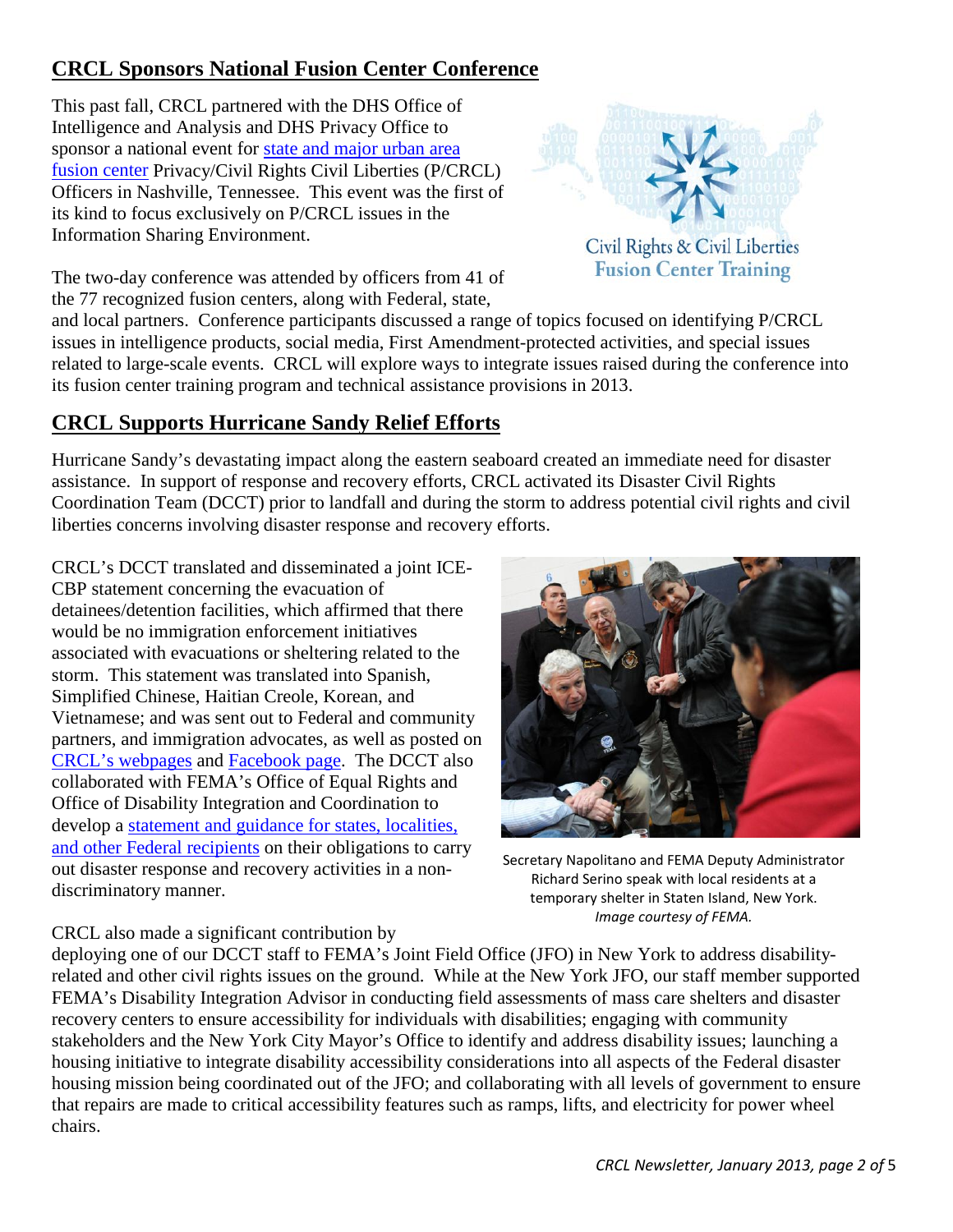In addition, CRCL supported language access related to the storm by providing 4,000 *"I Speak"* pocket guides to assist FEMA and other frontline recovery workers in identifying the more than 25 languages being spoken among disaster survivors with limited English proficiency in New York and New Jersey.

## <span id="page-2-0"></span>**CRCL Leads Countering Violent Extremism Efforts in Pakistan**

One of CRCL's policy advisors recently returned from a year-long detail to Pakistan, after being selected by the U.S. State Department to establish a Community Engagement Office at the U.S. Embassy there. As a Pakistani-American who speaks fluent Urdu, our advisor was uniquely positioned to develop on-the-ground CVE strategies that spoke directly to the Pakistani people.

The Office began their work by conducting an assessment of each region of Pakistan to determine where radicalization was primarily taking place. The team then developed a targeted media campaign that included 26 products ranging from billboards and newspaper advertisements, social media content, music and videos by popular Pakistani bands, and a dramatic webisode series and animated series; all of which were produced in Urdu and five additional regional languages. In addition, the Office also took steps to make existing U.S. State Department programs more community-focused by employing a community engagement model based on CRCL's model that involved partnering with Pakistani community groups and stakeholders to reach the people. The



A stakeholder meeting with CRCL policy advisors in Pakistan.

number of citizens who saw the media products significantly increased over the year, while overall efforts garnered a 30 percent increase in awareness and attitudes towards stopping violent extremism.

# **National Slavery and Human Trafficking Prevention Month**



*CRCL plays a vital role in the Department's human trafficking prevention efforts through their work with the DHS Blue Campaign. In 2012, CRCL provided subject matter expertise to develop training for experts who investigate and prosecute human trafficking crimes. This year, CRCL* 

will continue this work with the creation of roll call videos for local law enforcement to better explain their *roles in the [U Visa certification process](http://www.uscis.gov/portal/site/uscis/menuitem.eb1d4c2a3e5b9ac89243c6a7543f6d1a/?vgnextoid=ee1e3e4d77d73210VgnVCM100000082ca60aRCRD&vgnextchannel=ee1e3e4d77d73210VgnVCM100000082ca60aRCRD) and [requests for Continued Presence.](http://www.ice.gov/doclib/human-trafficking/pdf/continued-presence.pdf)* 

## *Read more about these efforts in the message below from Alice Hill, Senior Counselor to Secretary Napolitano, which is featured on the [DHS Blog:](http://www.dhs.gov/blog/2013/01/07/national-slavery-and-human-trafficking-prevention-month)*

On December 31, 2012, President Barack Obama [proclaimed January as National Slavery and Human](http://www.whitehouse.gov/the-press-office/2012/12/31/presidential-proclamation-national-slavery-and-human-trafficking-prevent)  [Trafficking Prevention Month](http://www.whitehouse.gov/the-press-office/2012/12/31/presidential-proclamation-national-slavery-and-human-trafficking-prevent) to recognize the vital role we can play in eliminating all forms of human trafficking. And as we begin a new year, we also mark the  $150<sup>th</sup>$  Anniversary of the Emancipation Proclamation, a powerful reminder to rededicate ourselves to bringing an end to slavery and human trafficking.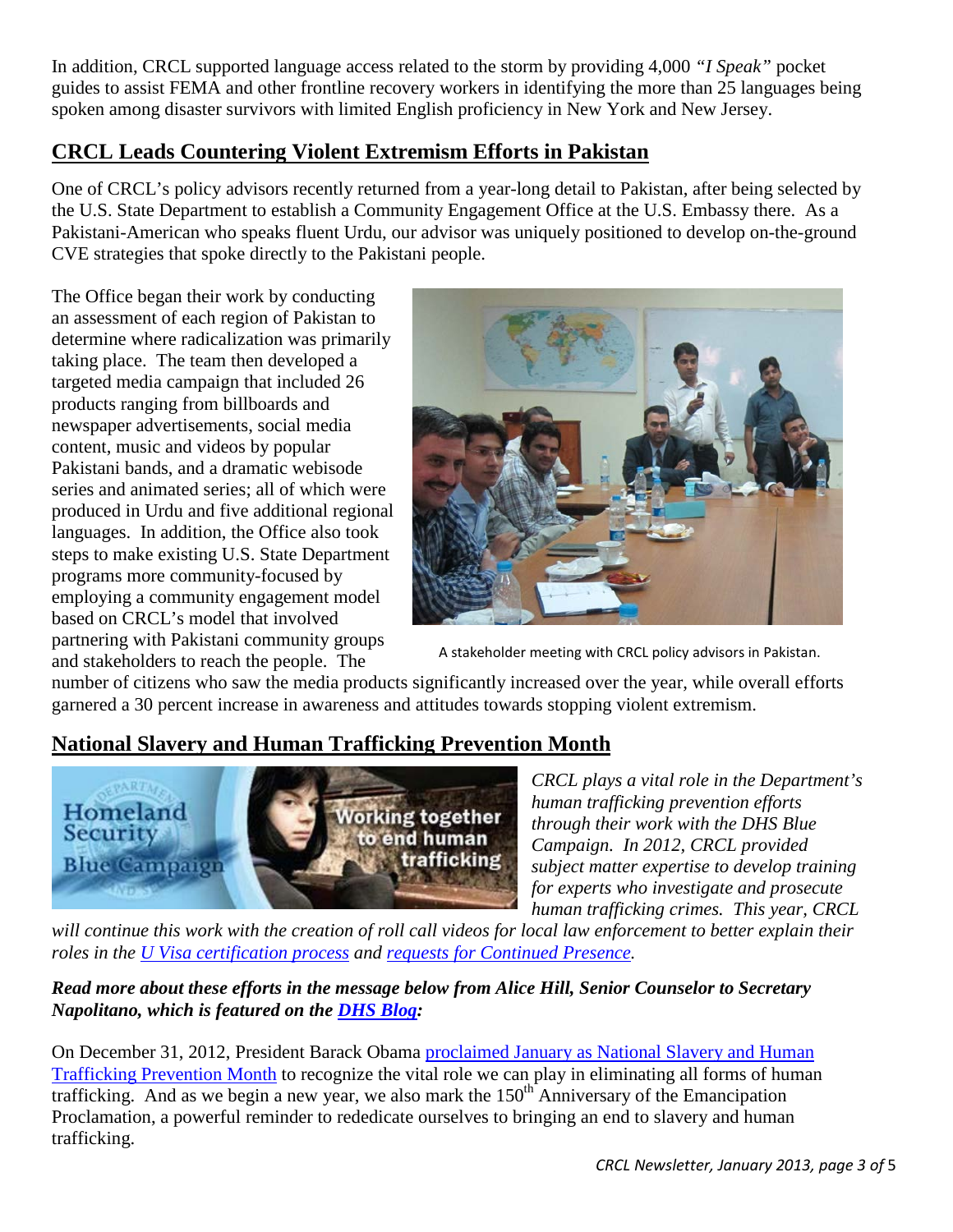Human trafficking is a horrendous crime and at DHS, we are committed to doing all we can to prevent it. Every year, we initiate hundreds of investigations and make arrests, while providing support for victims through the U.S. Immigration and Customs Enforcement Victim Assistance Program. To protect victims, we also provide immigration assistance in the form of [Continued Presence,](http://www.ice.gov/doclib/human-trafficking/pdf/continued-presence.pdf) [T visas](http://www.uscis.gov/portal/site/uscis/menuitem.eb1d4c2a3e5b9ac89243c6a7543f6d1a/?vgnextoid=02ed3e4d77d73210VgnVCM100000082ca60aRCRD&vgnextchannel=02ed3e4d77d73210VgnVCM100000082ca60aRCRD#T%20Nonimmigrant%20Eligibility) and [U visas.](http://www.uscis.gov/portal/site/uscis/menuitem.eb1d4c2a3e5b9ac89243c6a7543f6d1a/?vgnextoid=ee1e3e4d77d73210VgnVCM100000082ca60aRCRD&vgnextchannel=ee1e3e4d77d73210VgnVCM100000082ca60aRCRD) DHS also works to educate state and local law enforcement and members of the public on how to identify victims of human trafficking and report the crime. Through the [Blue Campaign,](http://www.dhs.gov/bluecampaign) the Department's unified voice in combating human trafficking, DHS works in collaboration with law enforcement, government, nongovernmental and private organizations to protect the basic right of freedom, and to bring those who exploit human lives to justice.

In October, Secretary Napolitano joined Secretary of Transportation Ray LaHood and Amtrak President and CEO Joseph Boardman to [announce a new partnership](http://www.dhs.gov/blog/2012/10/04/partnerships-and-our-pledge-combat-human-trafficking) among DHS, the Department of Transportation and Amtrak to broaden our network of partners in our fight to prevent human trafficking. Amtrak is using training and awareness materials developed by the Blue Campaign to educate all of its employees, including Amtrak Police Department officers, on potential indicators of human trafficking.

We further broadened our network of committed partners last fall when Secretary Napolitano joined INTERPOL Secretary General Ronald Noble in France to sign a joint statement reaffirming a mutual commitment to combating human trafficking. Broadening our network of domestic and international partners is just one way to help us identify and rescue victims, and help bring perpetrators to justice.

While we pay close attention today and this month, we must continue this fight every day. I encourage you to get involved by [learning](http://www.dhs.gov/human-trafficking-awareness-training) about the indicators of human trafficking and how to report it to the proper authorities.

Everyone has a role in identifying and combating human trafficking, and together we can help protect innocent victims and prevent this form of modern-day slavery. To learn more about human trafficking and what you can do, please visit [www.dhs.gov/bluecampaign](http://www.dhs.gov/bluecampaign) and the Blue Campaign [Facebook page.](http://www.dhs.gov/redirect?url=http%3A%2F%2Fwww.facebook.com%2Fbluecampaign)

## <span id="page-3-0"></span>**CRCL on the Road, November – January**

### *November 1 – Orlando, Florida*

CRCL convened its quarterly community engagement roundtable with diverse ethnic and community-based organizations.

#### *November 13 – New York City, New York*

CRCL convened its quarterly community engagement roundtable with diverse ethnic and community-based organizations.

### *November 20 – Houston, Texas*

CRCL convened its quarterly community engagement roundtable with diverse ethnic and community-based organizations.

### *November 29 – Los Angeles, California*

CRCL convened its quarterly community engagement roundtable with diverse ethnic and community-based organizations.

### *November 7 – Seattle, Washington*

CRCL convened its quarterly community engagement roundtable with diverse ethnic and community-based organizations.

#### *November 14-15 – Nashville, Tennessee*

CRCL sponsored the National Fusion Center Privacy, Civil Rights, and Civil Liberties Conference and Workshop.

### *November 26 – Boston, Massachusetts*

CRCL participated in the BRIDGES roundtable meeting, in coordination with the U.S. Attorney's Office.

### *December 6 – Chicago, Illinois*

CRCL convened its quarterly community engagement roundtable with diverse ethnic and community-based organizations.